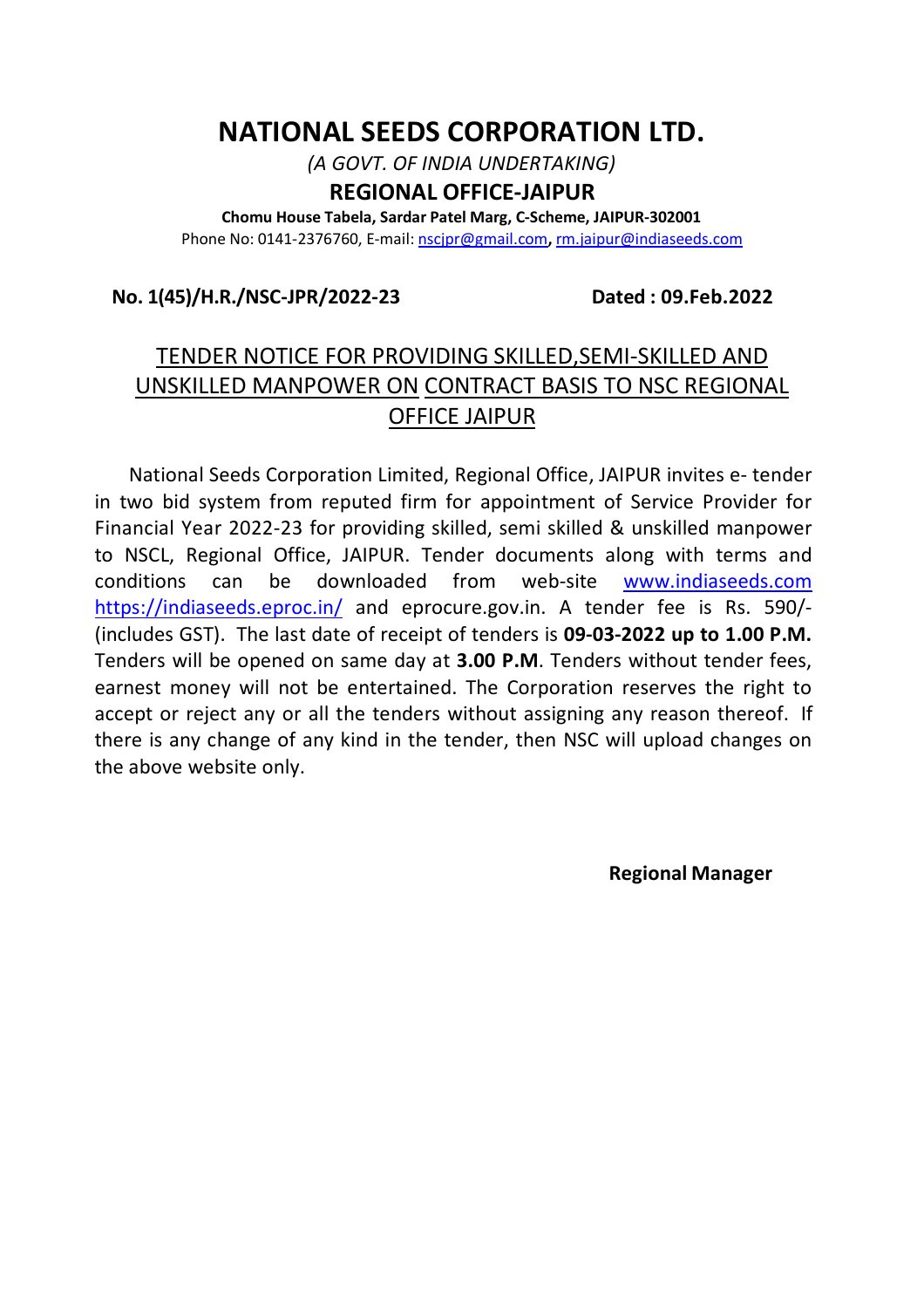# **NATIONAL SEEDS CORPORATION LIMITED REGIONAL OFFICE, JAIPUR**

# *TENDER DOCUMENT*

NSCL a Schedule 'B' Mini Ratna Category-I PSU which is in the business of producing and distributing high quality certified seeds all over India requires professionally qualified candidates for the following posts on contractual basis **through Manpower Providing Agency** for intensifying the NSC Marketing and NSC Brand Promotion to increase the sale production of various Hybrids and Vegetable Seeds. The positions are available at NSC, Regional Office, JAIPUR and within the States of Rajasthan. **Full address of our Regional Office is National Seeds Corporation Ltd.** *Chomu House, Sardar Patel Marg, C-Scheme, JAIPUR- 302001*

|    | Sr.No Name of  | Approximate | Educational qualification (s), Experience Age,    |
|----|----------------|-------------|---------------------------------------------------|
|    | Position       | Nos. of     | Pay Scale etc.                                    |
|    |                | Manpower    |                                                   |
|    |                | required    |                                                   |
| 1. | Security Guard | 07          | $10th$ Pass, preferable Ex. Serviceman            |
|    |                |             | <b>Remuneration</b> will be as per the minimum    |
|    |                |             | wages Act, as declared by Raj. Govt. from         |
|    |                |             | time to time.                                     |
| 2. | Vehicle Driver | 01          | $10th$ pass with valid driving licenses alongwith |
|    |                |             | two years experience (LMV)                        |
|    |                |             |                                                   |
|    |                |             | Remuneration: 15100/- Consolidated.               |

# *GENERAL INSTRUCTIONS:-*

Interested Manpower Supplying Agencies may download Tender Document from www.indiaseeds.com, eprocure.gov.in, indiaseeds.eproc.in. For payment of tender fees Rs. 590/- (includes GST) & EMD amount, please follow instruction of **Section-I**. E-tender website is indiaseeds.eproc.in. Computation of educational qualification(s), age limit and experience(s) will be counted as on 01.03.2022

*Regional Manager*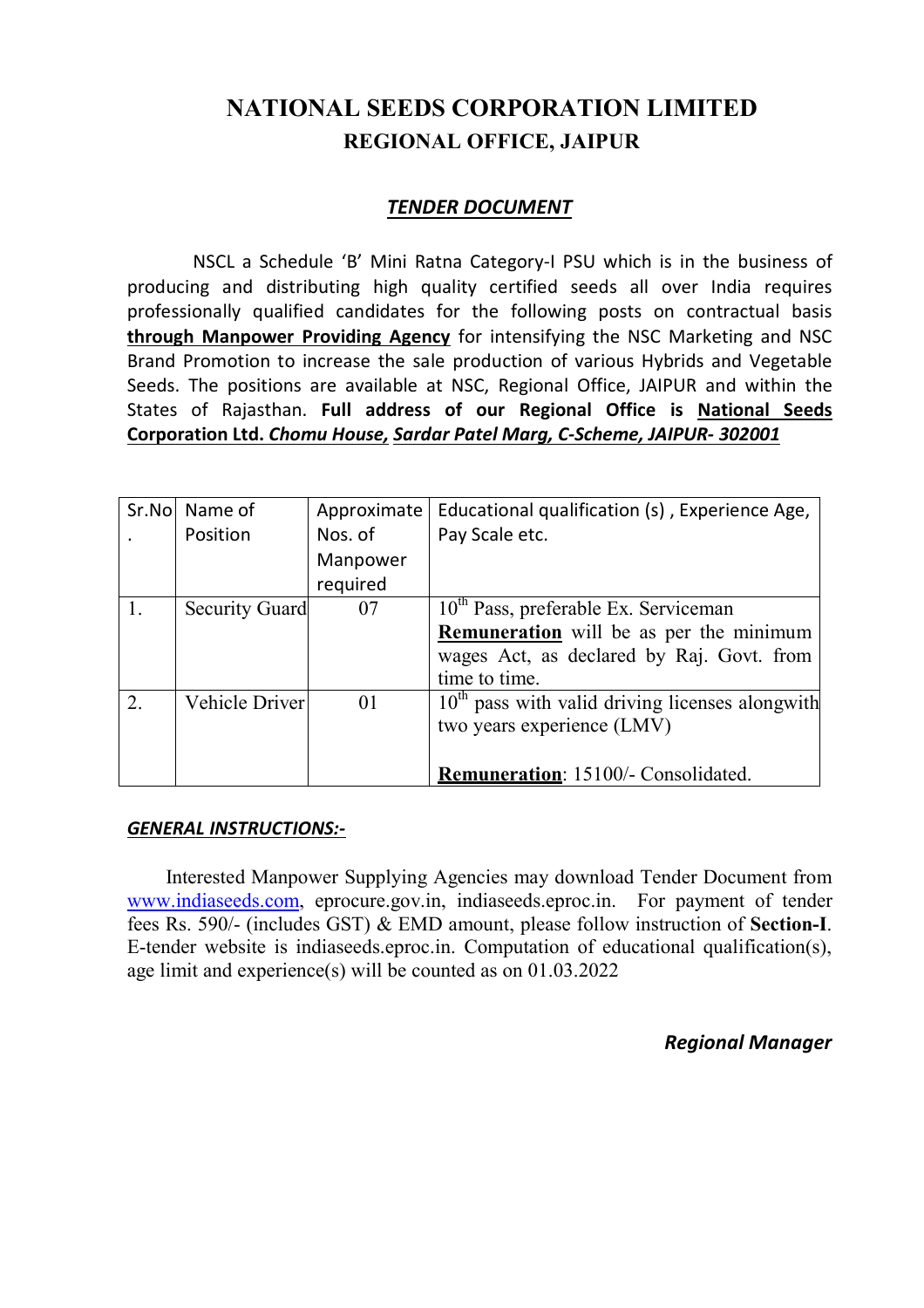## **1. SCOPE OF WORK/CONTRACT:-**

Services to be provided on all working days during the normal general shift duty hours from 09.00 am to 05.30 p.m. with half an hour lunch break. It could, however be changed to shift duties, in the case of security and other similar types of works, as per requirements. In case, the services are not given for a particular day, proportionate recovery will be made at the quoted rate of rupees per person. Presently, NSC is observing six days working in a week. However, if called to work on Sundays/ National Holidays the engaged persons will be paid extra remuneration, as per rules.

Security Guards so engaged will be required to work in 08 hours shift (round the clock duty) and will not leave the work place until being relieved by the other guard so deputed by the Agency. In no case, the duty place will not be left unmanned.

- 1. The persons engaged will be paid remuneration as statedabove.
- 2. The service provider will not collect any amount, as service charge etc., from their workers provided to the NSCL.
- 3. Besides the above, NSCL will also pay subscription/contribution towards EPF, ESI in respect of the persons provided by the Service Provider for which they have to produce necessary documents, showing individual name of workers provided, for release of payment.
- 4. The remuneration of engaged persons need to be paid by  $7<sup>th</sup>$  of every month through NEFT/ RTGS only along with necessary details of pay i.e. salary slip. No cash disbursement of remuneration shall be allowed.

# **2. SELECTION OF SUCCESSFUL BIDDER (MANPOWER PROVIDING AGENCY/ SERVICE PROVIDING AGENCY)**

The successful bidder would be selected on the basis of lowest quoted amount of Service charges per person as per the format enclosed at Annexure-I. However the service charges mentioned by lowest bidder should be workable i.e. should not be zero orimpracticable. The Offer shall remain **valid for a period of 60 days** from the last date of submission of tender documents.

## **3.GENERAL INSTRUCTIONS**

- i) Interested agencies can apply online duly completed tender proposal on or before **09-03-2022** by **13:00** hrs.
- ii) The tender should be submitted strictly as per prescribed format along with documents in support of information submitted therein by the responding Manpower Providing Agency /Service provider.
- iii) NSC reserves the right to modify, expands, restrict, scrap, refloat or cancel the tender at any stage without assigning any reasons. Tender received after the stipulated time period or not in accordance with the specified format will be summarily rejected. Submission of e-tender along with documents against the tender documents will be the sole responsibility of the responding agency.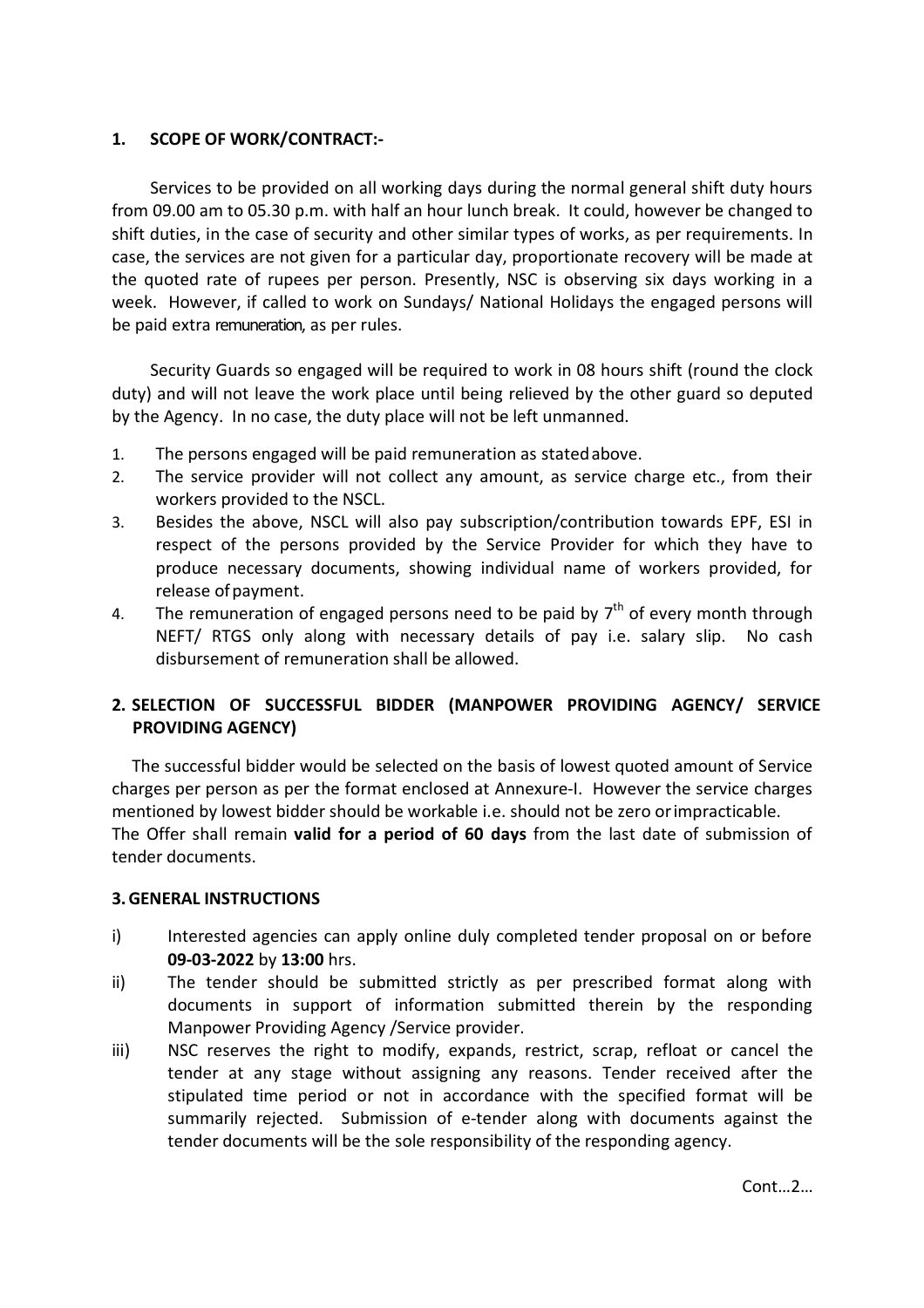#### **4. SUBMISSION OF PROPOSAL**

The Technical Bid and the Financial Bid duly signed on every page including Annexure /appendices shall be submitted. All the relevant documents except Financial Proposal shall be enclosed with the Technical Proposal.

## **"TENDER FROM EXPERIENCED MANPOWER PROVIDING AGENCY/ SERVICE PROVIDING AGENCY FOR PROVIDING MANPOWER"**

- i) The tender should be signed by a duly authorized representative of the Manpower Providing Agency/ Service Provider Agency. It shall be certified that the person signing the tender is empowered to do so on behalf of the Agency.
- ii) The person signing the proposal or any documents forming part of the proposal on behalf of another or on behalf of a agency shall be responsible to produce authority letter duly executed in his favour, stating that he has the authority to bind such other person or the agency as the case may be, in all matters pertaining to the contract. If the person so signing the tender fails to produce the said authority letter, his proposal shall be liable to summary rejection without prejudice to any other right of NSC under the law.
- iii) The proposal shall be filled in by the agency neatly and accurately. Any corrections or overwriting would render the proposal invalid.
- iv) Conditional offers/ offers which are not in conformity to the prescribed document will be summarily rejected.

#### **5. PROPOSAL EVALUATION:-**

A two-stage procedure shall be adopted in evaluating the proposals. The technical evaluation shall be carried out first. The financial evaluation will be carried out of only those agencies which fulfill the technical criteria.

#### **Technical Proposal:-**

- i) The Evaluation Committee appointed by NSC shall carry out its evaluation for the technical proposal.
- ii) The technical proposal will be opened on 09-03-2022 at **15:00 hrs** at the address given above and the agencies are at liberty to be present personally or through their authorized agents at the time of opening. In case of **09-03-2022** is declared holiday, the tender will be opened at the same time on the next working day.

## **Financial Proposal:-**

Financial proposal, of only those agencies which fulfill the technical criteria, will be opened. The evaluation committee, after determining whether the financial proposals are complete and without errors shall determine the lowest financial proposal for conducting negotiation/ award of contract.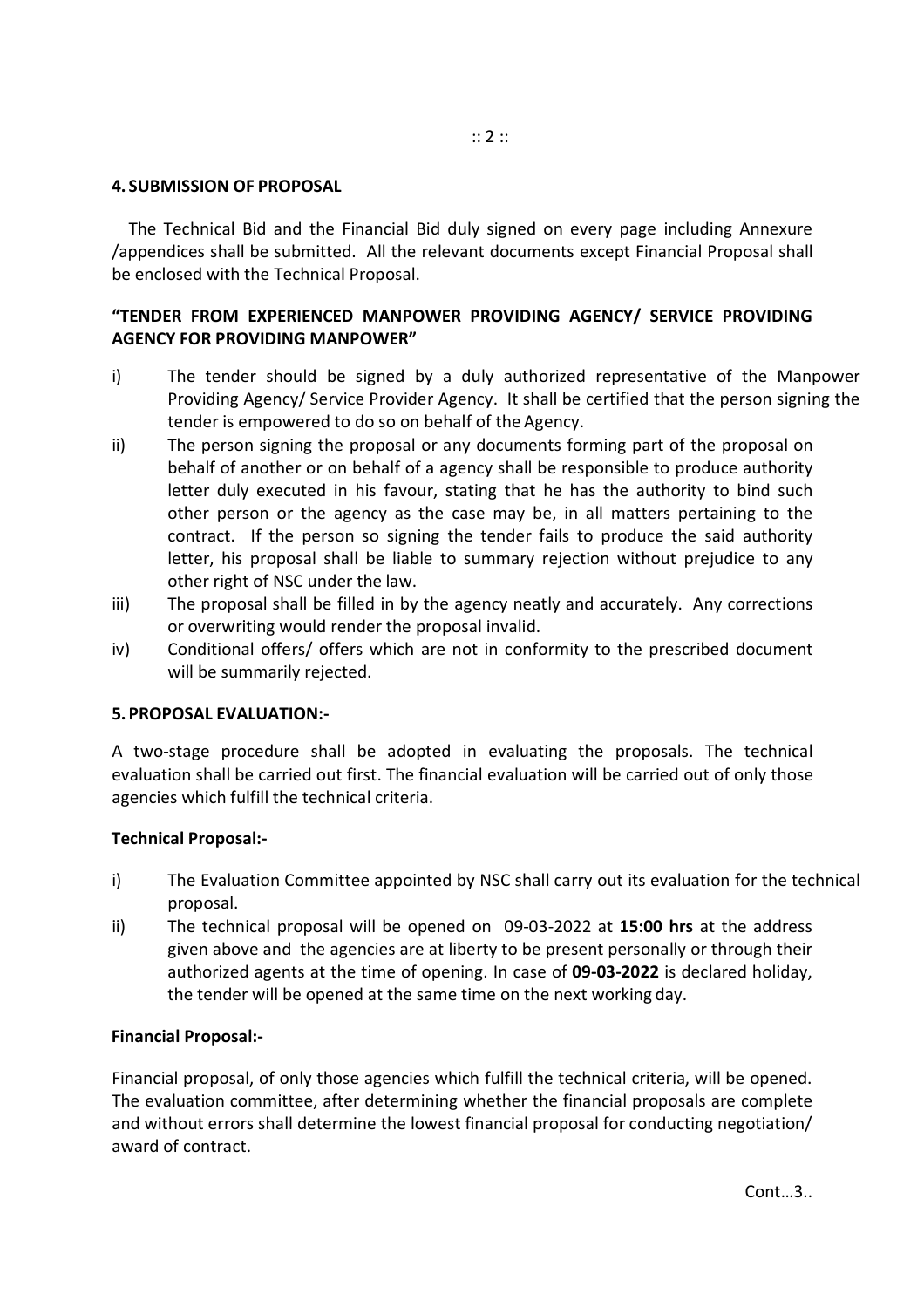:: 3 ::

#### **6. AWARD OF CONTRACT:-**

- i) The contract shall be awarded to the Manpower Providing Agency /Service Provider Agency, by conveying acceptance of the proposal by NSC through Registered /Speed Post/ Courier/email. Negotiation with the agency, if needed will be done before award of contract.
- ii) All the terms and conditions as stated in the Tender documents, Appendices and Acceptance conveyed by NSC will constitute the contract between the Manpower Providing Agency /Service provider and NSC.
- iii) The selected agency is expected to commence the Assignment on the date and at the location to be specified in the work order to be issued by NSC as per its requirement and on the term & conditions specified.

## **7.** TECHNICAL CRITERIA FOR MANPOWER PROVIDING AGENCY/SERVICE PROVIDINGAGENCY

- 1. The Agency should have been in existence for the last 05 years continuously on the date of opening of Tender.
- 2. Should have at least three years of working experience of similar nature in Central Govt. Ministries/ Departments/ PSUs/Autonomous bodies/ statutory bodies of GOI. (Certificate for having performed the work/services satisfactorily in the said ministry/dept./organization should be attached.)
- 3. The Agency should have the registration for G.S.T., ESI, EPF etc (proof in this regard may be attached)
- 4. EMD of Rs. 25,000/- (Rupees Twenty Five thousand only) has to be remitted through RTGS. For EMD & tender fees please follow instruction of Section-III. E-tender website is indiaseeds.eproc.in. Security Deposit/Performance guarantee is Rs. 1.00 lakh. EMD of successful bidder will be converted by NSC as an interest free Security Deposit/ performance guarantee. Further successful bidder has to deposit addition Rs. 75,000/- toward difference of security deposit. MSME Firm has to deposit Rs. one Lakh. The Security Deposit will be refunded to the contractor on due and satisfactory performance of services and completion of all obligations by the Contract.
- 5. EMD for unsuccessful bidders will be refunded after completion of tender process i.e issue of work order.
- 6. The firm/agency should have not been blacklisted or debarred by any Government Organization/PSUs etc. They may furnish an undertaking to this effect on their letter head duly signed by authorized person of the firm/company.
- **NOTE**: The agency should have PAN, G.S.T. registration and registration under applicable laws and should submit copies of thesame. Consortium bidding to fulfill the eligibility criteria of this tender shall not be allowed at any stage. The agency should submit the satisfactory performance report from their client from

Govt./ PSUs/ statutory bodies/ autonomous bodies. **The Manpower Providing Agency /Service Provider Agency will be engaged for two years from the date of issuance of letter of intent and performance will be reviewed after completing of first year and second year term will continue only on satisfactory performance. The engagement may be further extended for one more year beyond two years on mutual consent, if service so provided found to be satisfactory as per terms & conditions of the contract.**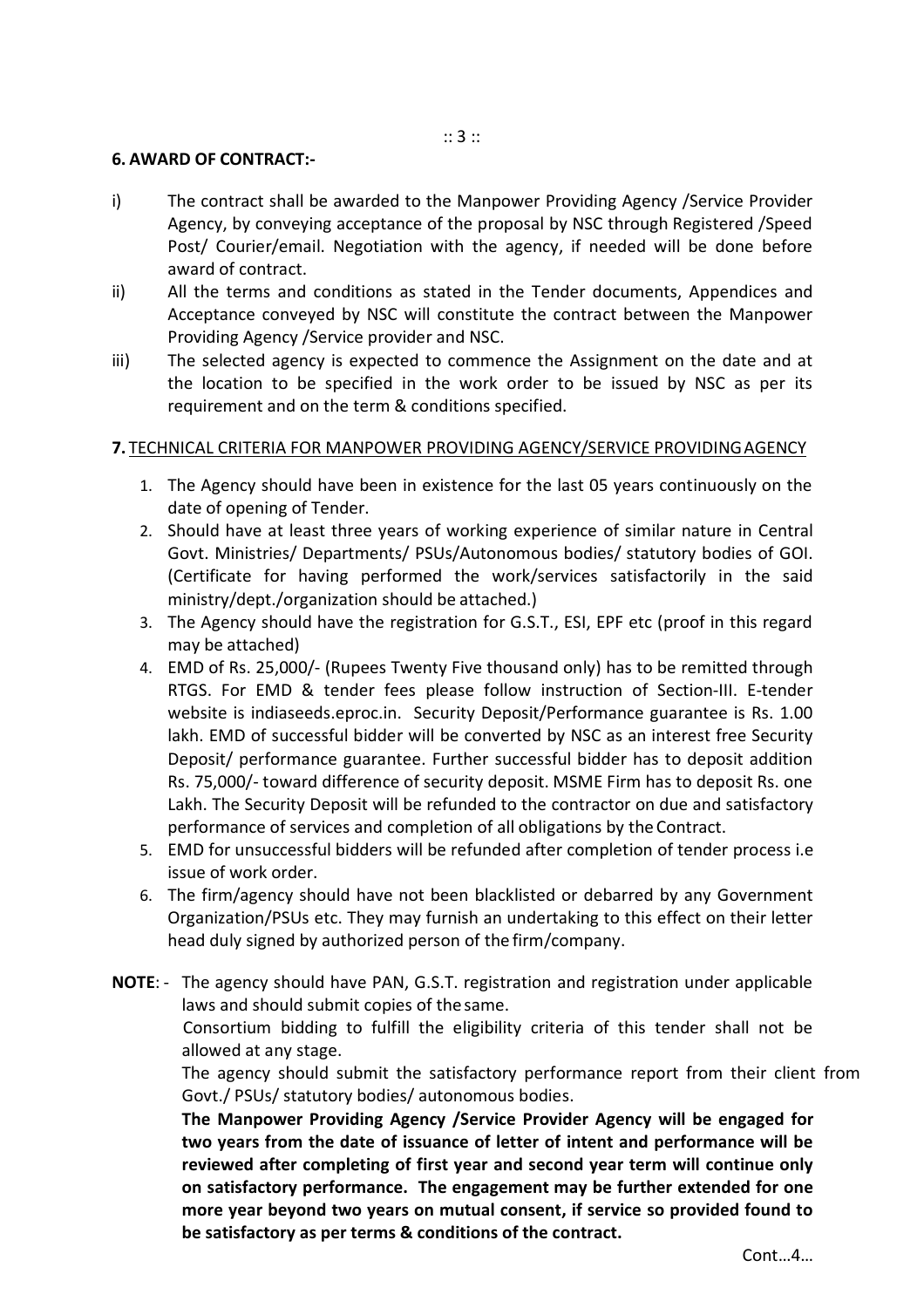#### **8.VOLUME OF WORK:-**

NSC does not guarantee any definite volume of work or any particular service at any time or throughout the period of contract. However at present, 08 (in various category) workers are engaged through outsource agencies in all the categories (this number is indicative only).

## **9. FORCE MAJEURE:-**

- i) For the purposes of this Contract, "Force majeure" means any unforeseen event directly interfering with the services during the currency of the contract such as war, insurrection, restraint imposed by the government, act of legislature or other authority, explosion, accident, strike, riot, lockout, act of public enemy, act of God, sabotage which is beyond the reasonable control of a Party and which makes a Party's performance of its obligations under the Contract impossible or so impractical as to be considered impossible under thecircumstances.
- ii) The obligations of NSC and the Manpower Providing Agency /Service provider agency shall remain suspended if and to the extent that they are unable to carry out such obligations owing to force majeure or reasons beyond their control.
- iii) The failure of a Party to fulfill any of its obligations under the contract shall not be considered to be a breach of, or default under, this Contract insofar as such inability arises from an event of Force Majeure, provided that the Party affected by such an event.
- (a) has taken all reasonable precautions, due care and reasonable alternative measures in order to carry out the terms and conditions of this Contract, and
- (b) has informed the other Party as soon as possible about the occurrence of such an event and such impossibility subsists for not less than 60 days.

Any period within which a Party shall, pursuant to this Contract, complete any action or task, shall be extended for a period equal to the time during which such Party was unable to perform such action as a result of Force Majeure.

The Manpower Providing Agency /Service provider agency is entitled to the payments for the portion of the work already completed before the happening of any event constituting force Majeure culminating in termination of contract. Decision of NSC in this regard will befinal.

## **10.INDEMNITY:-**

The Manpower Providing Agency /Service provider agency hereby agrees to keep indemnified and shall keep indemnified and hold harmless, NSC and its Directors, officers and employees from and against all and any claims, demands, losses, damages, penalties, expenses and proceedings connected with the implementation of this Contract or arising from any breach or non-compliance whatsoever by the Manpower Providing Agency /Service provider agency or any of the persons deployed by it pursuant hereto of or in relation to any such matter as aforesaid or otherwise arising from any act or omission on their part, whether willful or not, and whether within or without the premises.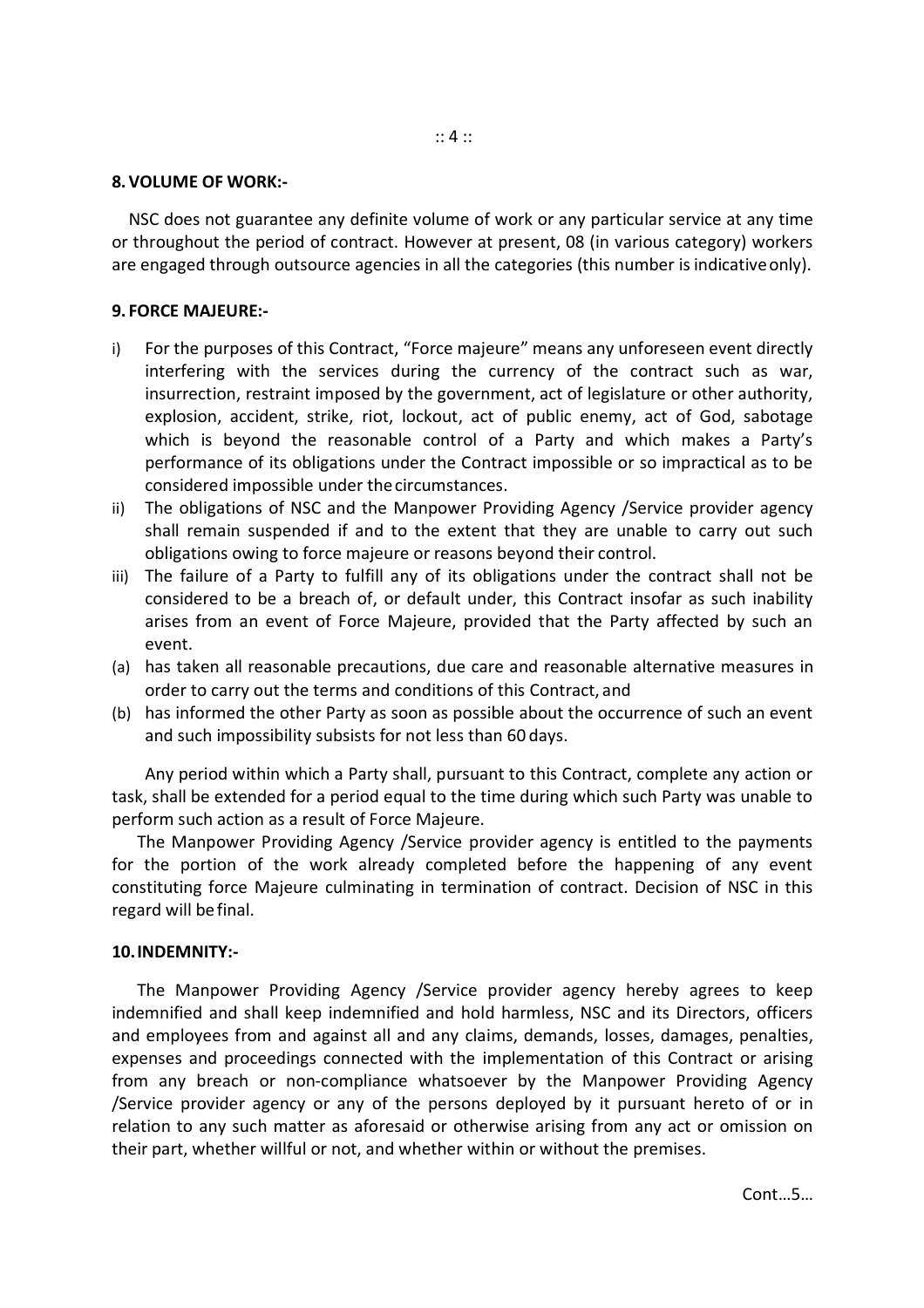#### **11.EARNEST MONEY DEPOSIT:-**

The Manpower Providing Agency /Service providing agency has to remit **Earnest Money deposit (EMD) Rs. 25,000/- (Rs. Twenty Five thousand only) through RTGS. MSME's registered firms are exempted for tender fees & EMD amount.** For payment of EMD please follow instruction of Annexure I of tender documents. The EMD of unsuccessful bidder will be refunded without interest within a period of 60 days of opening of financial proposal or issue of work order in favour of successful bidder. The EMD of the selected Manpower Providing Agency /Service provider agency will be converted in security deposit & will be refunded without interest on expiry of contract unless forfeited on the grounds of unsatisfactory service. The decision as to what constitutes "unsatisfactory service" shall solely lie with NSC and shall be final & binding.

Security Deposit:- Security deposit is Rs. 1.00 lakh. EMD of successful bidder will be converted as Security deposit. Successful bidder has to deposit Rs. 75,000/- additional for security deposit. However, MSME registered firm has to deposit Rs. 1.00 Lakh.

#### **12. OTHER TERMS & CONDITIONS**:-

- **a)** Online tender should complete on or before 09-03-2022 **by 13:00** hrs and the tender will be opened on the same date **at 15:00 hrs.**
- **b)** Two bids may be submitted i.e. "Technical Bid" and "Price Bid" separately.
- c) The technical bid would contain the documents, i.e. certificate of satisfactory experience, EMD, proof of existence since 2017-18, registration of GST, PAN, ESI, EPF etc as indicated at SL. No.1 to 3 above. 'Price-bids' of only those bidder will be opened, who has been found successful after evaluation of technicalbid.
- d) Rates should be quoted separately for each staff provided under different categories i.e. Security Guard & Driver for service charges in rupees permonth.
- e) No service provider will collect any amount as charge after engagement of staff so provided to NSC on any account.
- f) However the service charges mentioned by lowest bidder should be workable i.e. should not be zero orimpracticable.
- g) Offered rates should be valid for two years from the date of commencement of contract.
- h) Manpower will be supplied by the Contractor as per actual requirement, which will be informed to the contractor generally with a notice period of more than 8 hours. However, in case of emergency manpower may have to be supplied at a short notice of 3 hours. In case of leave/absence of manpower, alternate arrangement will be made by the contractor. All the staff provided by the Agency must preferably be possessing requisite qualification and experience.
- i) Payment for such engaged contract labourers to the Contractor will be subject to provision of satisfactory service which may be certified by the Officers/ Sectional Heads, where ever they have been engaged. Deduction of statutory dues from the payments to the contract labourers and timely remittance thereof would be the sole responsibility of the Contractor.
- j) Verification of character and antecedents of the staff to be engaged / deployed will be submitted by the bidder on engagement i.e. before commencement.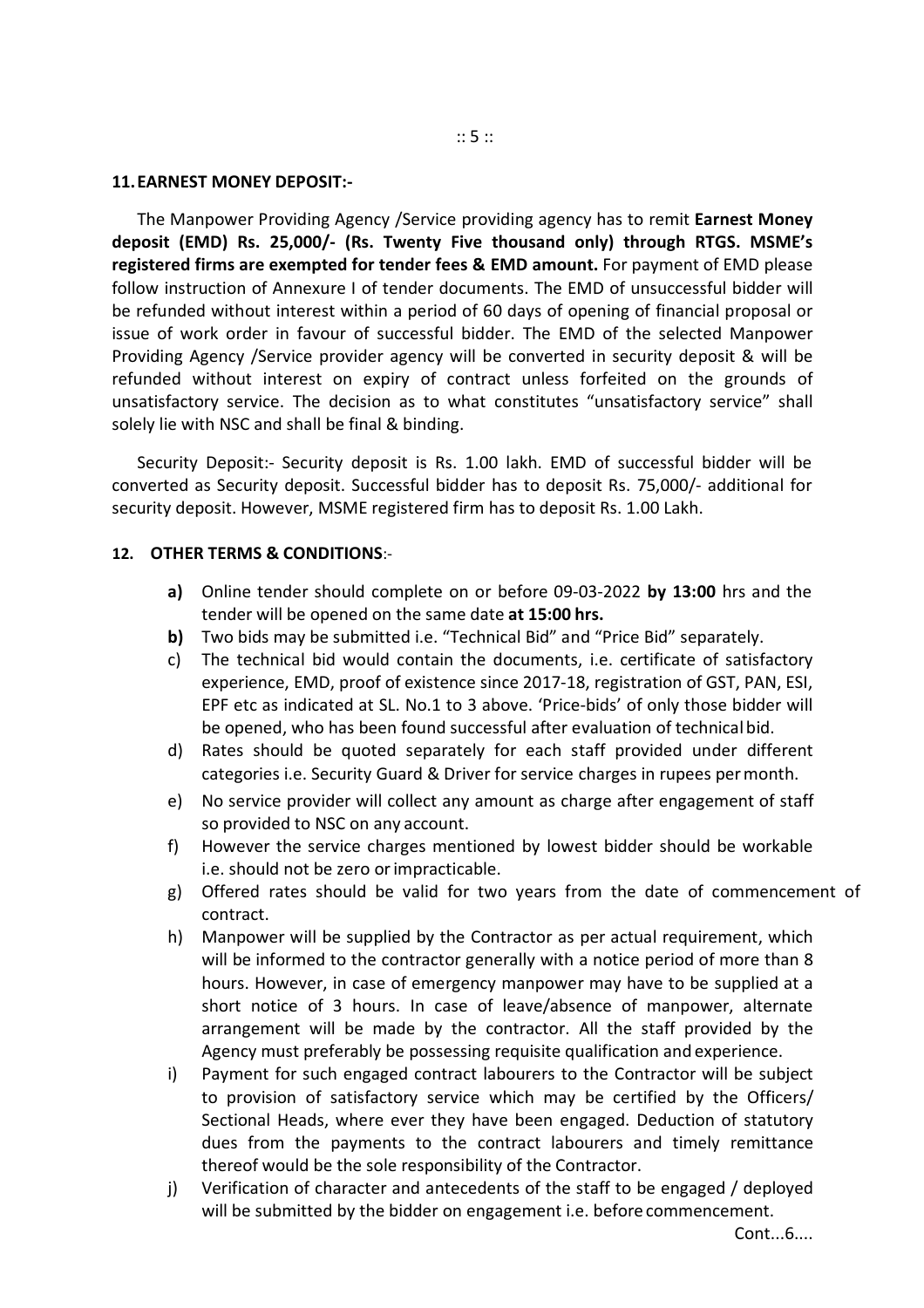- k) The manpower supplied at no time will perform any such act that would lower the dignity of the NSC. In case the quality of services of any personnel supplied is not found satisfactory, the NSC shall have the right to return that person to the Contractor, who shall provide a suitable replacement within twenty four hours.
- l) The contractor shall comply with all provisions of labour laws and other statutory requirements in relations to the persons engaged including payment of minimum wages as lay down by or under any law in force and as amended from time to time. For comply of this provision, NSC will pay minimum wages amended time to time.
- m) The Contractor shall maintain /produce/ the required records/ documents as and when called for by the appropriate authority, as well as to NSC to enable it to verify that the Contractor is complying with statutory requirements with regards to TDS of tax, EPF, ESI and other labour laws, from time to time.
- n) The engagement does not confer any right for continuation or extension of the contract on any account, and this is purely a short term temporary arrangement on contractual basis.
- o) All liability regarding Government dues as well as any human loss/injury during the course of work will be personal responsibility of the Contractor. The Corporation shall not be liable, in any case and an undertaking to this effect should be furnished by the contractor. NSC shall not be responsible, either directly or indirectly, to pay any compensation for bodily injury to the contract labourer/worker in case of any accident/ mis-happening taken place at NSC premises.
- p) The personnel supplied by the Contractor will be the employee of the contractor and there will be no master-servant relationship between the NSC and the contract labourer/ workers. All the statutory liabilities and responsibilities will be that of the Contractor and NSC has no legal responsibilities on the same.
- q) The Contractor shall not give sub-contract, transfer, assign or otherwise, part of the contract to any other persons, firm, company, directly orindirectly.
- r) NSC reserves the right to accept or reject any or all the quotations without assigning any reason, thereof.
- s) On implementation of "Code on Wages-2019", the Service Provider will comply with all statutory formalities of the Code.
- **t) The Agency should first pay the salary to the staff and submit the bills [alongwith receipts having paid the salary to the staff] for reimbursement/releasing the payment.**
- u) Notice inviting tender can be seen at NSC web site,www.indiaseeds.com.

# **13.Commencement, Completion, Modification and Termination of Contract Effectiveness of Contract:-**

This Contract shall come into effect from the date of issuance of letter of intent by NSC.

## **Commencement of Services:-**

The selected agency is expected to commence the Assignment on the date and at the location to be specified in the work order to be issued by NSC as per its requirement. If the Manpower Providing Agency /Service providing agency fails to commence the assignment within the specified schedule as per work order, the contract shall be liable to be terminated.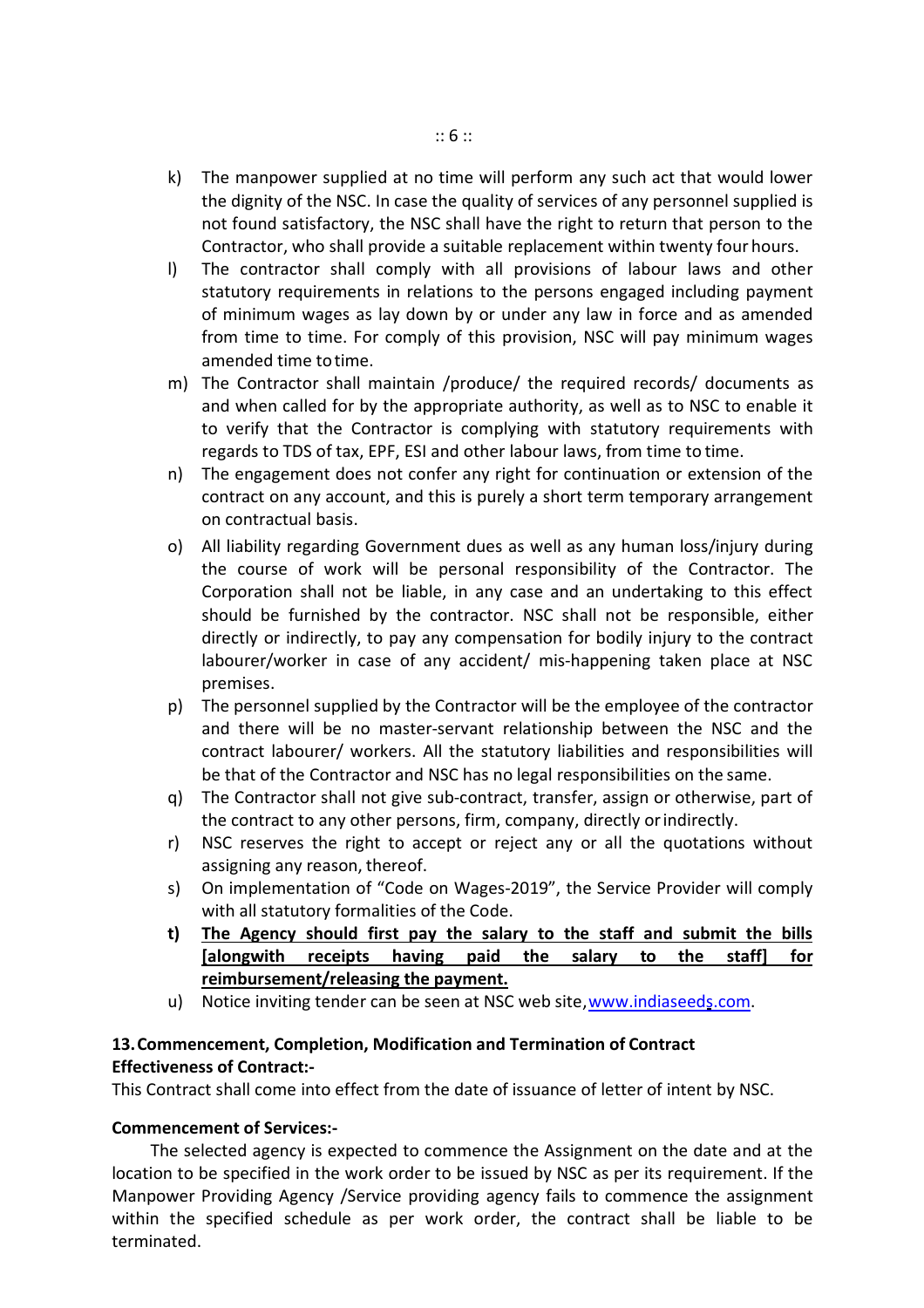#### **Expiration of Contract:-**

Unless terminated earlier, this Contract shall expire at the end of such time period after the effective date as specified.

#### **Modification:-**

After award of the contract, any minor changes in the modus of implementation can be agreed to mutually in writing.

## **Subletting:-**

The Manpower Providing Agency /Service providing agency shall not sublet, transfer or assign the contract or any part thereof to other party. In the event of the Manpower Providing Agency /Service providing agency contravening this condition, NSC shall be entitled to terminate the contract and get the work done through other party at the risk & cost of the Manpower Providing Agency /Service provider agency. In such case the EMD/Security Deposit of the selected Manpower Providing Agency/ Service provider agency, will be forfeited.

## **Termination by Corporation (NSC):-**

NSC may terminate this Contract, by not less than thirty (30) days written notice of termination to the Manpower Providing Agency /Service providing agency, to be given after the occurrence of any of the events specified below in clauses (a) through (c) of and sixty (60) days in the case of the event referred to in clause (d):

(a) If the Manpower Providing Agency /Service providing agency commits breach of contract or do not remedy /rectify a failure in the performance of their obligations under the Contract.

(b) If the Manpower Providing Agency /Service providing agency become insolvent orbankrupt; (c) If the Manpower Providing Agency /Service providing agency found none payment of wages to manpower engaged even after release of payment from NSCside.

(d) If, as the result of FORCE MAJEURE, the Manpower Providing Agency /Service providing agency are unable to perform a material portion of the Services for a period of not less than sixty (60) days; or

(e) If NSC, in its sole discretion, decides to terminate thisContract.

In the event of termination on unsatisfactory service or in violation of any of the terms & conditions of contract, the EMD/Security Deposit shall stand forfeited in addition to banning of Manpower Providing Agency /Service providing agency for a period of Two years.

## **Liability for Personnel:-**

All persons employed by the Manpower Providing Agency /Service providing agency shall be engaged by them as their own Employees/workers in all respects and the responsibility under any statutory enactments in respect of all such personnel shall be that of the Manpower Providing Agency /Service providing agency. The Manpower Providing Agency /Service providing agency shall indemnify NSC against all claims whatsoever arising in respect of the said personnel under any statute/law in force.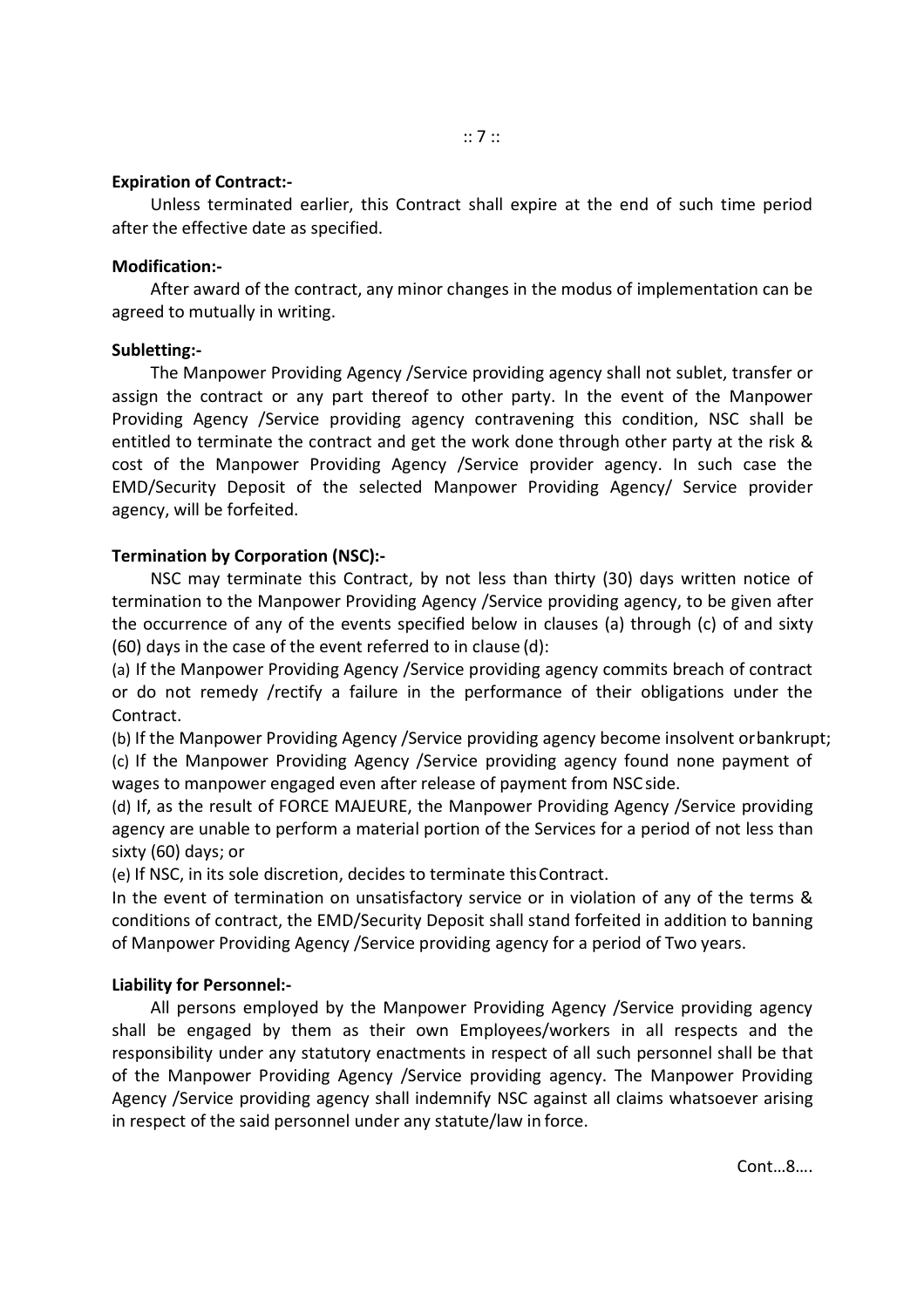#### **14.OBLIGATIONS OF THE CORPORATION(NSC):-**

NSC shall provide the Manpower Providing Agency /Service providing agency such reasonable assistance as may be required in order to carry out the assignment & will pay minimum wages applicable time to time.

#### **15.SCOPE OF SERVICE:-**

In performing the terms and conditions of the Contract, the Manpower Providing Agency /Service providing agency shall at all times act as an Independent Manpower Providing Agency /Service providing agency. The contract does not in any way create a relationship of principal and agent between NSC and the Manpower Providing Agency /Service providing agency. The Manpower Providing Agency /Service providing agency shall not act or attempt or represent itself as an agent of NSC. It is clearly understood and accepted by both parties that this Contract between the parties evidenced by it is on a Principal to Principal basis and nothing herein contained shall be construed or understood as constituting either party hereto, the agent or representative of the other, under any circumstances. The employees of the Manpower Providing Agency /Service providing agency shall never, under any circumstances whatsoever, be entitled to claim themselves to be the employees of the NSC.

#### **16.MODE OF PAYMENT:-**

Manpower Providing Agency /Service providing agency will raise the bill for different categories of staff provided which include separate part of his/her salary, amount of ESI (Employer and employee contribution) and service charges (excluding tax). Along with monthly bill for payment. It is mandatory for Manpower Providing Agency /Service providing agency to submit individual EPF & ESI challan showing name of each staff engaged by agency and make available necessary ESI Cards to such persons.

## **17.ARBITRATION:-**

In case any dispute arises between NSCL and the other party due to any terms or matter, both the parties will opt to resolve it through mutual understanding and discussion. In case dispute remains even after discussion then it shall be binding upon parties to resolve issue under the provision of Arbitration and Conciliation Act, 1996 as amended from time to time under this provision, the Chairman-cum-Managing Director, N.S.C. Ltd. with the concurrence of both the parties shall appoint 'Sole Arbitrator' to resolve the issue and both the parties will have to abide by the decision. The parties will bind to resolve this dispute through Arbitrator before going to Court of Law. The arbitration shall be conducted at Jaipur and shall in English language. The Court of Jaipur shall have the jurisdiction.

## **18.JURISDICTION:-**

The parties hereby irrevocably consent to the sole jurisdiction of the Courts of Jaipur only in connection with any actions or proceedings arising out or in relation to this Tender.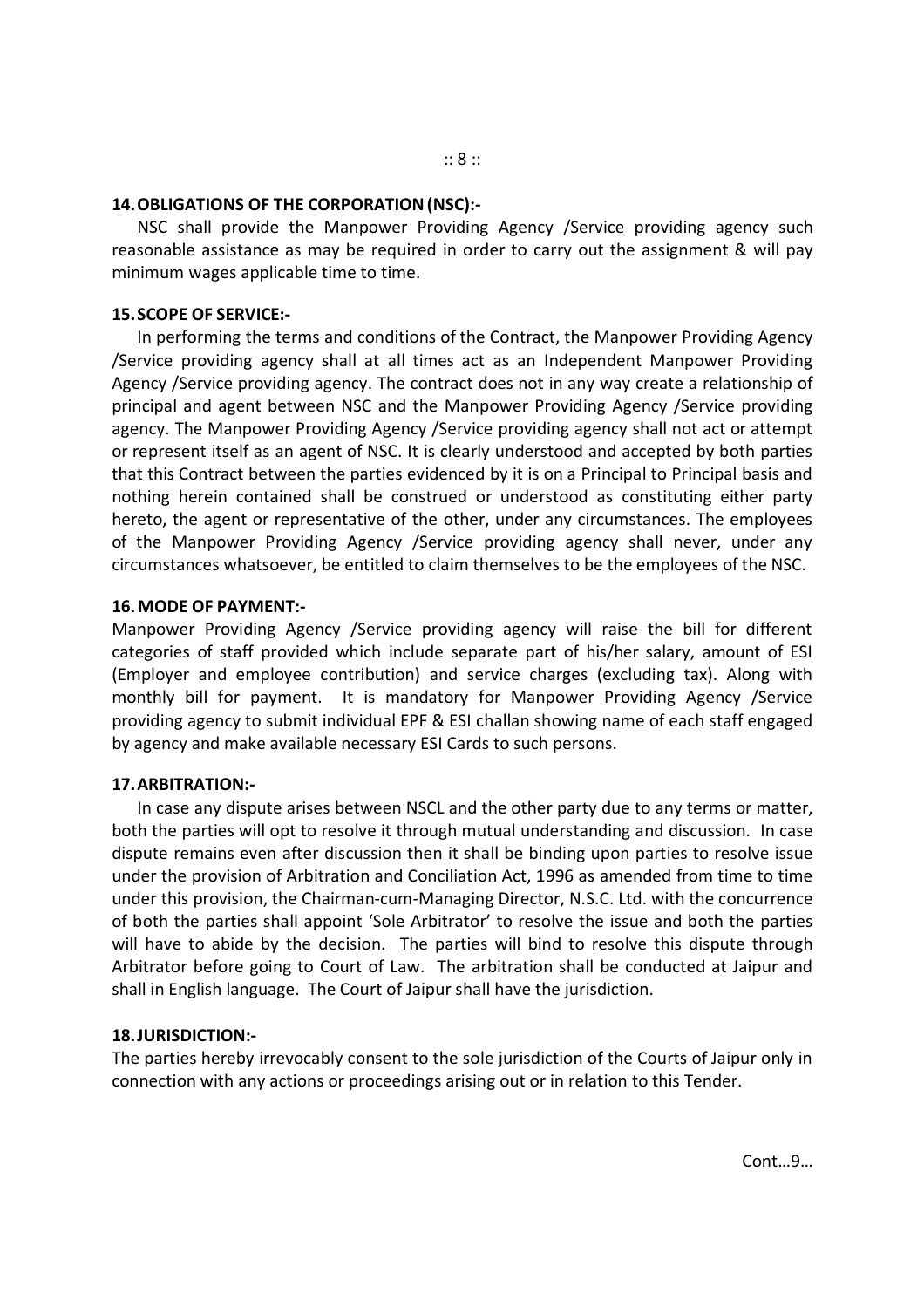#### **19.Performance Guarantee**

- i) The successful bidders will have to submit performance security to ensure due performance of providing timely and efficient manpower as Manpower Providing Agency /Service providing agency to an amount of Rs 1.00 lakh (Rupees One lakh only) in the form of an RTGS payment/Demand Draft in the name of National Seeds Corporation Ltd at the time of awarding the contract. The performance guarantee should remain valid for a period of at least 60 days beyond the date of completion of the Contract.
- ii) The EMD of the successful Manpower Providing Agency /Service provider agency will be converted in security deposit & will be refunded without interest on expiry of contract unless forfeited on the grounds of unsatisfactory service. The decision as to what constitutes "unsatisfactory service" shall solely lie with NSC and shall be final & binding.
- **20.** The successful bidder/ contractor should not be blacklisted by any Central Govt. Department/ Ministries/ PSUs/ Boards etc. If found that the bidder was blacklisted and the same was not informed to the NSC then the Tender/ Contract will be rejected/ cancelled by the NSC, and EMD/ Security Deposit shall be forfeited. In addition to above, NSC will not be responsible to pay the bills for any completed/ partially completed work.

**REGIONAL MANAGER NATIONAL SEEDS CORP. LTD. JAIPUR For & On behalf of NSC**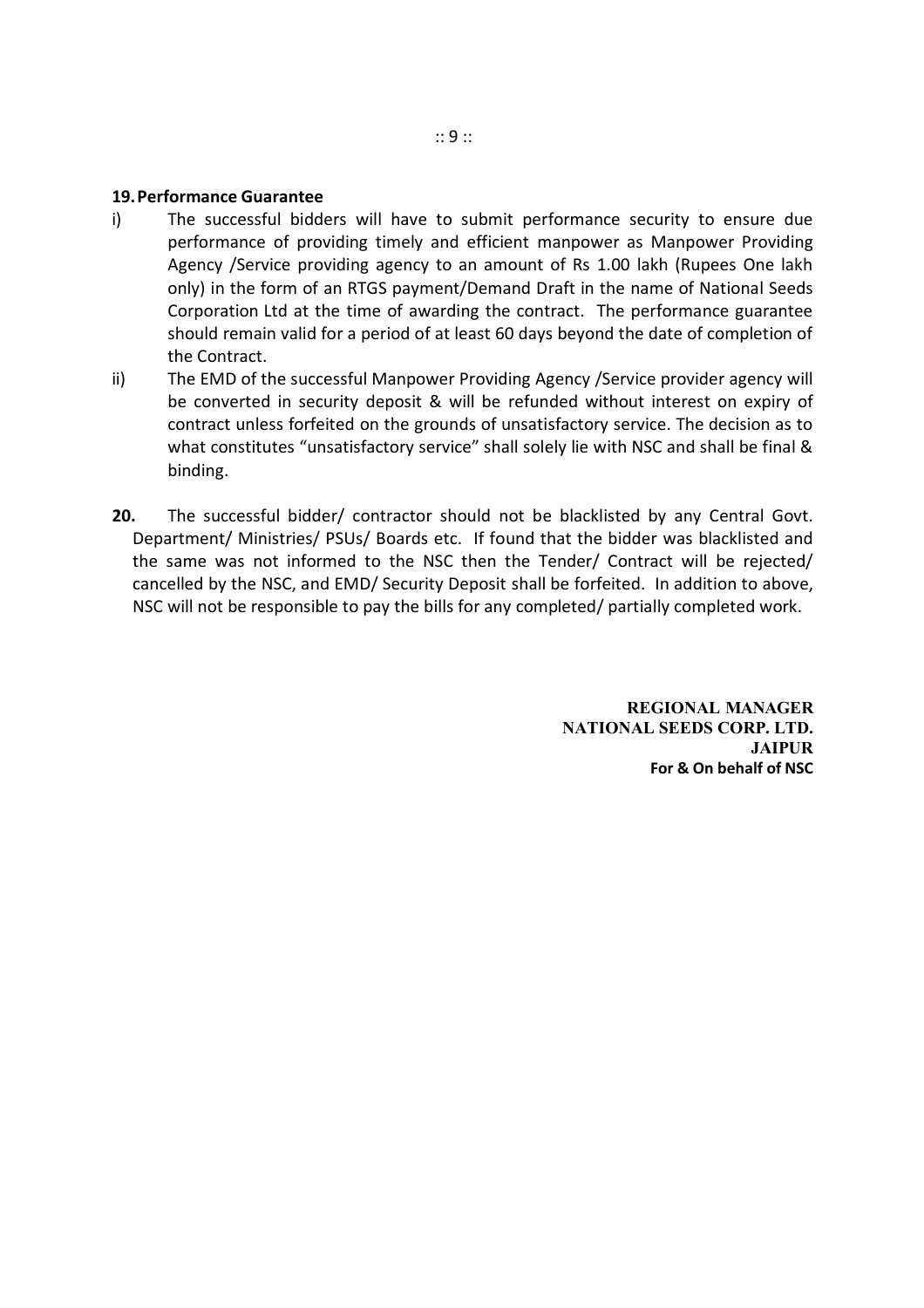**Section-I**

#### **Financial Bid**

#### **SUBJECT: TENDER FROM EXPERIENCED MANPOWER PROVIDING AGENCY/SERVICE PROVIDING AGENCY FOR PROVIDING SKILLED, SEMI SKILLED AND UN-SKILLED PERSON ON OUTSOURCE BASIS**

| S.<br>No.      | <b>Name</b><br>of<br>manpower                                     | Remuneration<br>per<br>month          | <b>EPF/ESI</b><br>Contribution                                    | <b>Monthly</b><br>service<br>charge<br>against<br>each<br>category<br>(excluding GST/Service<br>tax) |
|----------------|-------------------------------------------------------------------|---------------------------------------|-------------------------------------------------------------------|------------------------------------------------------------------------------------------------------|
| $\blacksquare$ | <b>Security Guard</b>                                             | Minimum wages as<br>declared by State | <b>ESI/EPF</b><br>contribution<br>as<br>applicable,<br>will<br>be |                                                                                                      |
| $\overline{2}$ | <b>Other Skilled</b><br><b>Worker/Computer</b><br><b>Operator</b> | Govt. from time to<br>time.           | paid by corporation<br>as per rule.                               |                                                                                                      |
| 3              | <b>Driver</b>                                                     | Rs:-15100/-                           |                                                                   |                                                                                                      |
|                |                                                                   | Consolidated.                         |                                                                   |                                                                                                      |

I/We, hereby submit our financial offer for the captioned Subject, "If the work is awarded to us:

#### *\* Service charges mentioned by lowest bidder should be workable i.e. should not be zero or impracticable.*

**Note: - Firm/Agency should quote amount for providing each person in the above categories separately on monthly basis. Category wise service charges will be taken for consideration to deciding lowest bidder and no partial work order will be awarded for sub part of category. As far as possible single work order will be awarded for all categories. But in a unavoidable situation if no single bidder quoted lowest in all category, then only the split of work will be decided by competentAuthority.**

The offer will be valid for 60 days from the last date of submission of this bid.

The offer is made after taking into consideration and understanding all the terms and conditions stated in the Tender documents and agreeing to the same.

**Place: Signature of Authorized Signatory:**

**Date: Name and Seal of thebidder:**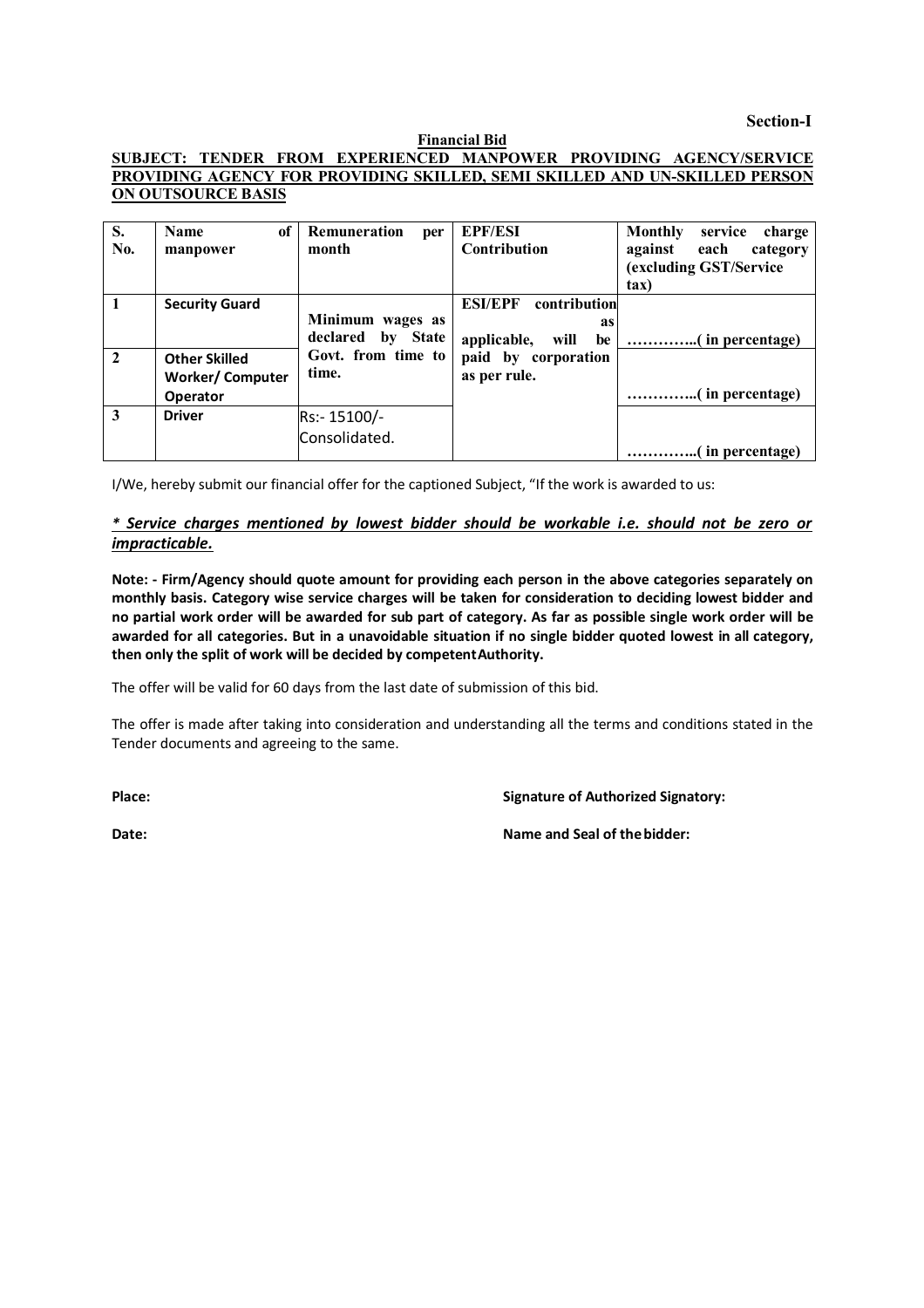**Section-II**

#### **TECHNICAL BID**

| S.No.          | <b>Particulars</b>                                                                  | Details |
|----------------|-------------------------------------------------------------------------------------|---------|
| 1              | Name of the Manpower Providing Agency / Service                                     |         |
|                | providing agency                                                                    |         |
| $\overline{2}$ | Address of Manpower Providing<br>/Service<br>Agency<br>providing agency             |         |
| 3              | If agency establishment at outside JAIPUR provide local<br>branch address at JAIPUR |         |
| 4              | Telephone number and E-mail I.D.                                                    |         |
| 5              | PAN No                                                                              |         |
| 6              | G.S.T. registration                                                                 |         |
| $\overline{7}$ | Nos. of Manpower provided to various organizations                                  |         |
| 8              | Executive summary about the agency                                                  |         |
|                |                                                                                     |         |

#### 9 Details of Manpower provided in PSUs/Govt. etc during last three years **(upload supportive documents):-**

| Name of<br>PSUs/Govt.                       | Date of award<br>of contract<br>to | of<br>No.<br>person | Skilled | Semi Skilled | Un Skilled | Compliance<br>Statutory   | of  |
|---------------------------------------------|------------------------------------|---------------------|---------|--------------|------------|---------------------------|-----|
| Dept.<br>to<br>whom<br>Manpower<br>provided | provide<br>manpower                | provided            |         |              |            | Requirement<br>PF and ESI | i.e |
|                                             |                                    |                     |         |              |            |                           |     |
|                                             |                                    |                     |         |              |            |                           |     |
|                                             |                                    |                     |         |              |            |                           |     |

#### **Declaration:**

I/We hereby submit that the information as submitted above is correct & best of my/our knowledge & belief. My/Our agency has not been debarred by any Govt. department /PSUs for providing manpower last 5 years. In case of any information/documents found to be false, fake or incorrect, NSC is free to take action against my/our agency as deemed fit by them. I/we,..................... do also hereby declare that I/we are not engaged in any activity, which conflicts directly or indirectly with the proposed assignment. I/we further declare that during the

currency of the contract, I/we will not engage in any such conflicting activity.

(Signature of Authorized person with seal)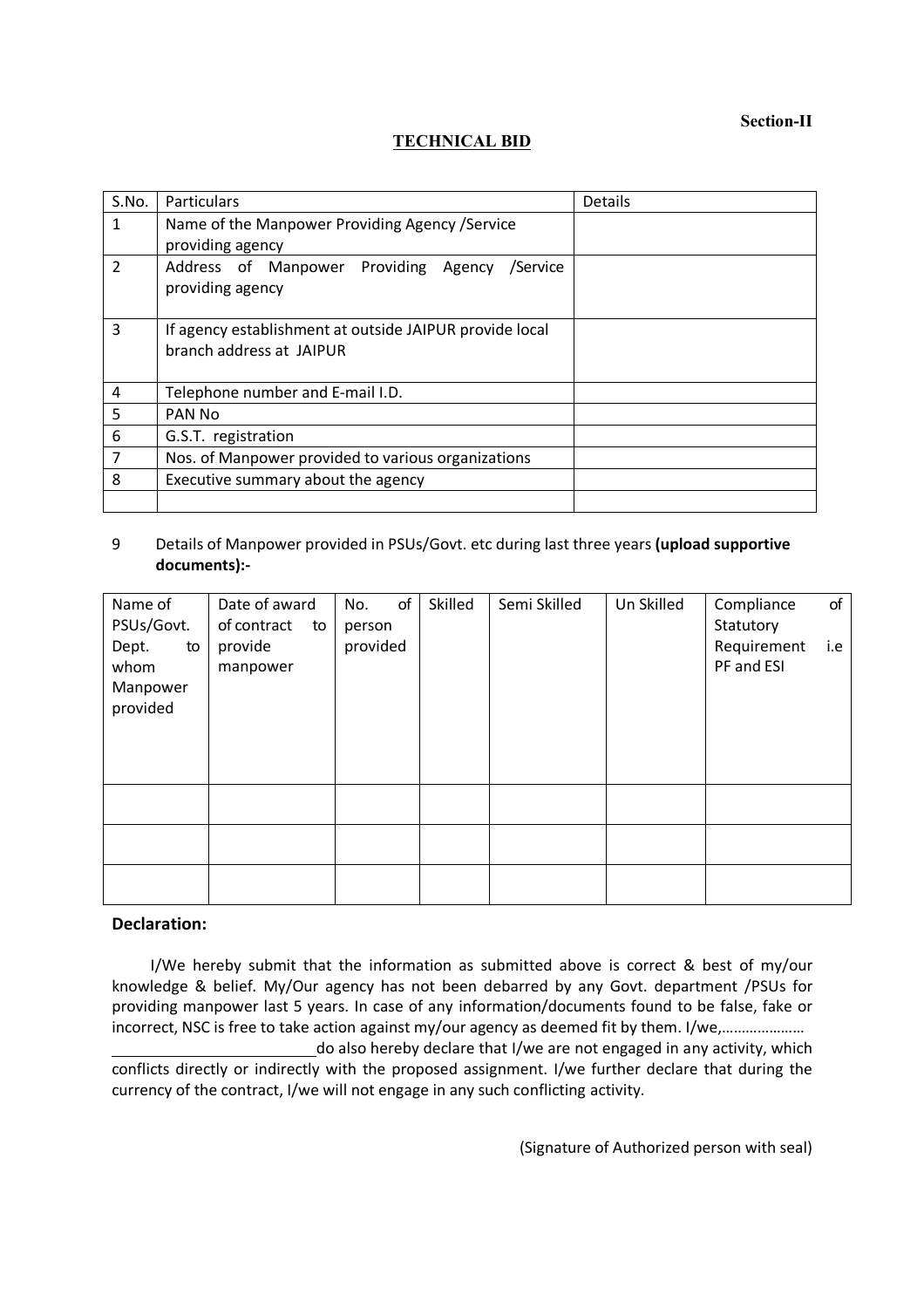## **Section: III**

# **INSTRUCTIONS TO BIDDER – ONLINE MODE**

# **DEFINITIONS:**

- **C1 India Private Limited:** Service provider to provide the e-Tendering Software.
- **NSCL e-Procurement Portal:** An e-tendering portal of National Seeds Corporation Limited ("NSCL") introduced for the process of e-tendering which can be accessed on https://indiaseeds.eproc.in.

# **I. ACCESSING / PURCHASING OF BID DOCUMENTS :**

- It is mandatory for all the bidders to have Class-III Digital Signature Certificate (With Both DSC Components, i.e. Signing & Encryption) from any of the licensed Certifying Agency under CCA, Ministry of Electronics and Information Technology, Government of India to participate in e-tendering portal of NSCL. Bidders can see the list of licensed CA's from the link www.cca.gov.in C1 India Pvt. Ltd. also facilitate Class III Digital Signature Certificate (With Both DSC Components, i.e. Signing & Encryption) to the bidders. Bidder may contact C1 India Pvt. Ltd. at mobile no. +91-8130606629 for DSC related queries or can email at vikas.kumar@c1india.com
- To participate in the e-bid, it is mandatory for the Applicants to get themselves registered with the NSCL e-Tendering Portal (https://indiaseeds.eproc.in) to have a user ID & Password which has to be obtained by submitting a non-refundable annual registration charges of Rs. 3416/ inclusive of all taxes through **online** mode. Validity of Registration is 1 year.

 The amendments / clarifications to the tender, if any, will be posted on the NSCL e-Tendering Portal (https://indiaseeds.eproc.in).

- To participate in bidding, bidders have to pay EMD (refundable) as per the amount mentioned in the tender document online through NEFT/RTGS after generating E-challan from https://indiaseeds.eproc.in.
- To participate in bidding, bidders have to pay Tender Processing Fee of Rs. 570/- inclusive of all taxes (Non-refundable) through online mode (internet banking/debit card/credit card).
- The Bidder may modify or withdraw their bid after submission prior to the Bid Due Date. No Bid shall be modified or withdrawn by the Bidder after the Bid Due Date and Time.
- Both 'EMD' and 'Tender Document Fee' are mentioned in individual tender document as published at NSCL e-Tendering Portal (https://indiaseeds.eproc.in).

 For helpdesk, please contact e-Tendering Cell and Help Desk Support Monday to Friday Ph: **0124-4302033/36/37, nsclsupport@c1india.com.**

 It is highly recommended that the bidders should not to wait till the last date of bid submission to avoid complications like internet connectivity issue, network problems, system crash down, power failure, browser compatibility issue, system compatibility issue, improper digital signature certificate problem etc. In view of this context, neither M/s National Seeds Corporation Limited nor M/s. C1 India Pvt. Ltd will be responsible for such eventualities.